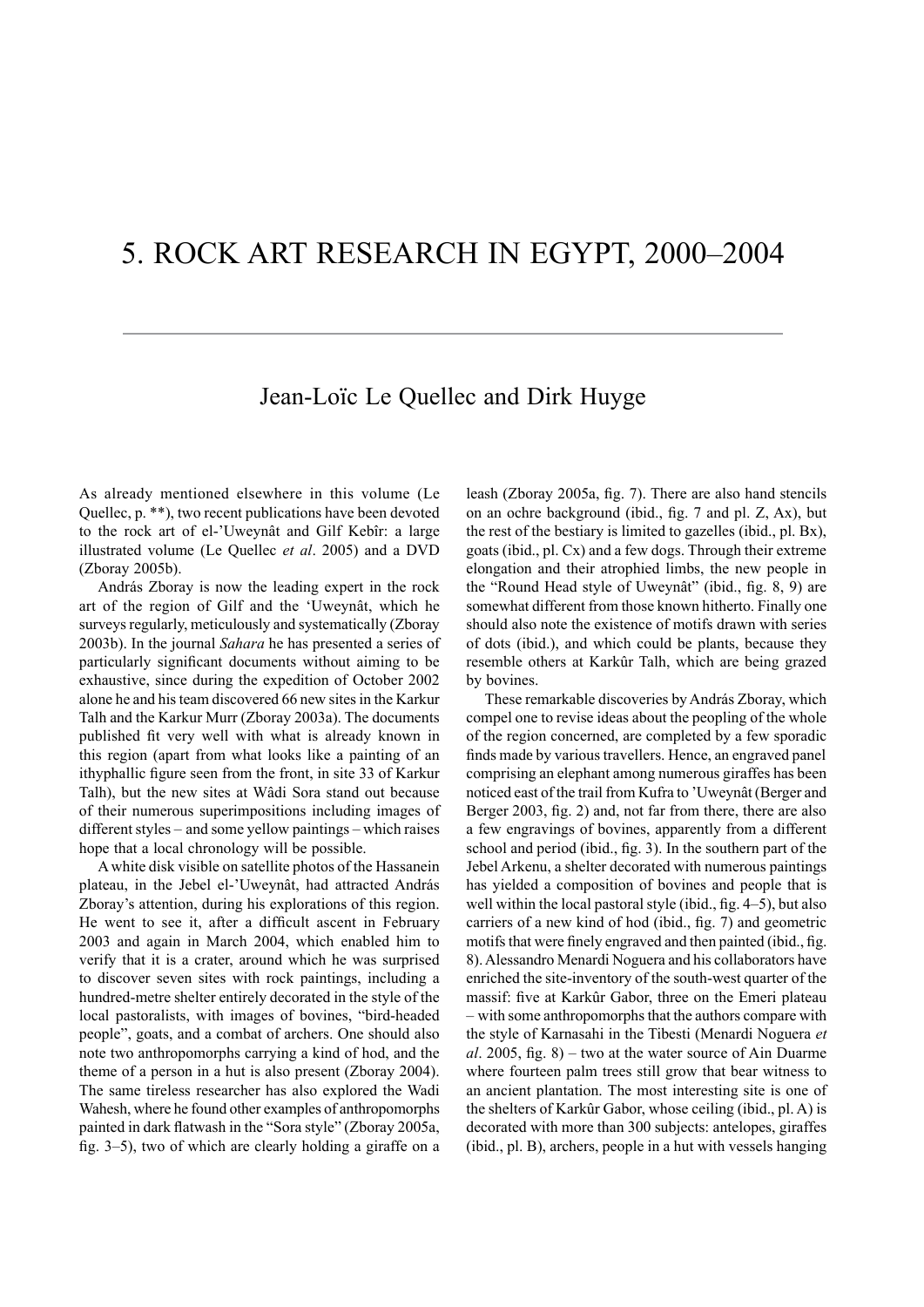from the ceiling (ibid., pl. C), bovines and caprines (ibid., pl. D) as well as various anthropomorphs including an embracing couple (ibid., pl. F). All these images are of the usual type for the pastoralists of 'Uweynât, and thus can be placed in the 4th millennium BC (Linstädter and Kröpelin 2004). A few new paintings and engravings have also been reported in the eastern branch of the Wâdi Abd el-Malik (Berger and el-Mahdy 2003, fig. 2, 3).

The images of the Wâdi Sora and Jebel el-'Uweynât clearly correspond to the artistic activity of a succession of different human groups, and the whole of the region's archaeological dossier leads one to suppose that there was a possible influence of desert populations on Egyptian artists. Certainly it has been proved that relationships were formed between the populations of the Libyan desert and the Nile valley, sometimes in the predynastic era. Whatever their nature, these exchanges required the knowledge of precise and sure routes, with water sources and supplies, making possible the survival of men and beasts of burden, which for a long time were asses.

Among these routes, the most famous, known as the trail of Abû Ballâs, marked by remains of jars, meets this requirement, stretching at least 350 km from Aïn Asil, in the Dakhla oasis (Bergmann 2001). Nevertheless, as it was only discovered recently by Carlo Bergmann, and its study is underway (Smith 2001; Kuper 2001, 2002, 2003; Kuper and Förster 2003), much remains uncertain about the period of its creation and its final destination. It may have had multiple objectives: a hunting territory, the Gilf Kebîr ; an area of pasture, el-'Uweynât; commercial trading towards the west and south – Libya, the region of present-day Koufra for example, or even farther away, Chad and the Ennedi. It is probable that this trail was never really "created", and it could rather be the result of the development of an ancient route, the memory of which had survived, but which had gradually become impracticable: the very route that could have been used by the ancient inhabitants of the Jebel el-'Uweynât and the Gilf when they feared the growing aridity of their traditional territory and headed for the river. To survive after the exhaustion of natural resources and the disappearance of the fauna certainly implies taking refuge in more clement regions, to try and find places more favourable to life. Having found some, the memory of the lands from which they came could have survived for a long time, passed on to the young by the old, and perhaps gradually mythified, by a process that ethnology has documented in many other parts of Africa. Did the rituals perhaps even require periodic returns to the ancient cult places, a pilgrimage to ancient important sanctuaries? In the Gilf Kebîr, the Wâdi Sora seems to group such sanctuaries. The iconographic analysis of the Cave of the Beasts shows in particular that this place is different from the vast majority of the region's sites through the presence of true scenes: the famous "swimmers", unique to the Sahara, with their filiform and deformed bodies, heading in a series of lines towards the devouring beasts,

are very reminiscent of the *nní.w* ("drowned people" with a "drifting" or "floating" body) of Egyptian mythology and thus evoke the (aquatic) world of the dead (Le Quellec 2005). Just like the famous "cave of the Swimmers", this site with its exceptional iconography could illustrate a mythology of the next world, similar to some of the mythical tales recorded in the Nile valley (voracious hybrid beats, evil spirits caught in the net).

A new assemblage of engravings has been discovered two kilometres north-east of the Roman site of Qaçr Gib, north of Kharga (Rowe and Ilka 2004). Above all they comprise geometric figures, one of which has been interpreted as a boat by the authors (which is open to doubt), others being comparable to tribal marks like those of the Arabs of Rashaïda, Zowia and Ulâd ben Miryam. One of these drawings resembles a Teda clan mark, and others have reminded their discoverers of Tuareg marks and Libyco-Berber characters, but as these are very simple geometric signs, and in the absence of any developed inscription, this type of comparison needs to be treated with great caution. Apart from a few camels, including one mounted in front of its hump, three anthropomorphs of a new type deserve attention here, including two surrounded by Arabic inscriptions that the authors did not see fit to put on their tracings, but which seemed to them more recent than a nearby Greek inscription – also not published. The authors suggest that certain of these engravings could have been made by the Tuareg and African slaves accompanying a caravan (ibid.: 120–121), which is certainly possible, but impossible to prove. It has been noticed that the south-east face of a hill at Regenfeld contained caches of "Clayton rings" organised with semi-circles of stones; among these was a small slab decorated with a finely engraved antelope (Oryx dammah) (Riemer and Kuper 2000: 95).

Rock art of historical age has also been reported from other oases in the Western Desert. Of post-dynastic age exclusively (Islamic period) are the finds of geometric signs, schematic camels and schematic human figures recently made in Bahariya (Colin and Labrique 2001: 170–177). This 'Bedouin' repertoire is closely related to the above-discussed finds at Kharga, but also features a number of curious erotic representations, in particular some individual male genitals servicing long-haired, open-legged women. The major site, Qasr el-Zabu, also presents several examples of equid-drawn carts or chariots, which is a relatively rare subject in the rock art of the Eastern Sahara. Further south, at Dakhla Oasis, Olaf E. Kaper and Harco Willems (2002) have documented a number of petroglyphs found on hilltops in evident connection with roughly constructed stone huts or windbreaks. These constructions have been dated to the late Old Kingdom (about 2500–2200 BC) on the basis of associated archaeological remains and seem to have functioned as military watch posts controlling access points into the oasis. The rock art is stereotypical: incised sandals, outlines of feet, hunting scenes, mammals, birds, men (some with a feather on the head) and pubic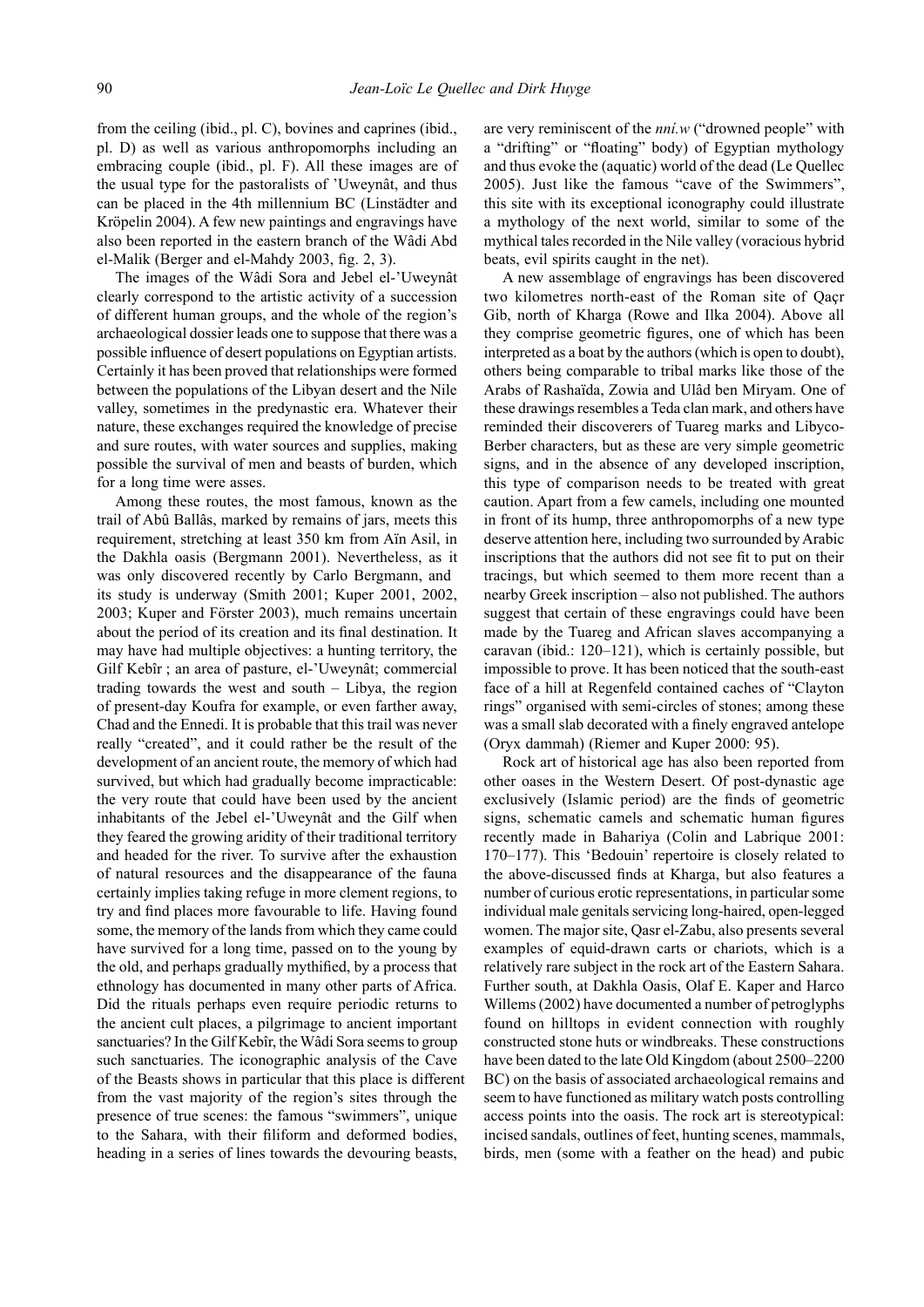

*Fig. 5.1. Detail of the "Cave of the Beasts", discovered in 2002.* 

triangles. One stone slab, found at a location called Nephthys Hill, features, among other figures, a soldier with his equipment: a leather wrist-guard, a bow with arrows and a possible rucksack. Also at Dakhla, Polish archaeologist Lech Krzyzaniak has continued his survey of petroglyphs conducted from 1986 onwards in the scope of the Canadian Dakhleh Oasis Project (most recently Krzyzaniak 2001, 2004). Several more figures of so-called goddesses (sitting or standing obese women dressed in often elaborately decorated long skirts) have been discovered in the central and eastern parts of the oasis, in some cases in apparent association with giraffe drawings. Such figures, already reported by Hans Winkler in the 1930s, are believed to date to the older periods of the Holocene, possibly to the 6th or 5th millennium BC. Other rock art is similar to what has been investigated by Kaper and Willems, and has also been found in connection with Old Kingdom huts. A fine bas-relief of a slender waisted dancing girl from one of these shows what the bored residing soldiers had in mind. Sadly, Lech Krzyzaniak passed away in 2004, but it is to be hoped that his rock art research at Dakhla will be continued by his collaborators and students.

In the whole of the Sahara – where rock-shelters abound – only Egypt has true decorated caves. A group of researchers

from the Barth Institute in Cologne has carried out a total recording of the engravings of the henceforth famous cave of Djara (Classen *et al*. 2001; Pastoors 2003), which had previously only been the subject of a few preliminary publications. The floor of this cave, formed by drainage of surface waters, is about ten metres below the surface, and the rock engravings that are incised and pecked into carbonated rocks (stalagmites) must have originally appeared dazzling white. One can recognise four schematic anthropomorphs and thirty-seven depictions of wild animals, including definite figures of ostrich, oryx, addax, ibex and gazelles. These engravings are not precisely dated, but they cannot have been made after 5400 BC – the period when the region was abandoned, as shown by the most recent radiocarbon dates. The material from the two fireplaces unearthed close to the cave entrance comprised bifacial pieces, arrowheads and a scraper which charcoal dated to between about 5680 and 5400 BC, and thus shortly before the appearance of this same bifacial technique in the sites of the Fayum and Merimde, in Lower Egypt. Among the objects of worked flint discovered at Djara, one of the most remarkable is a retouched knife which strongly resembles many of the predynastic objects found in the Nile valley. The whole of the zone where the cave is located was first frequented at the beginning of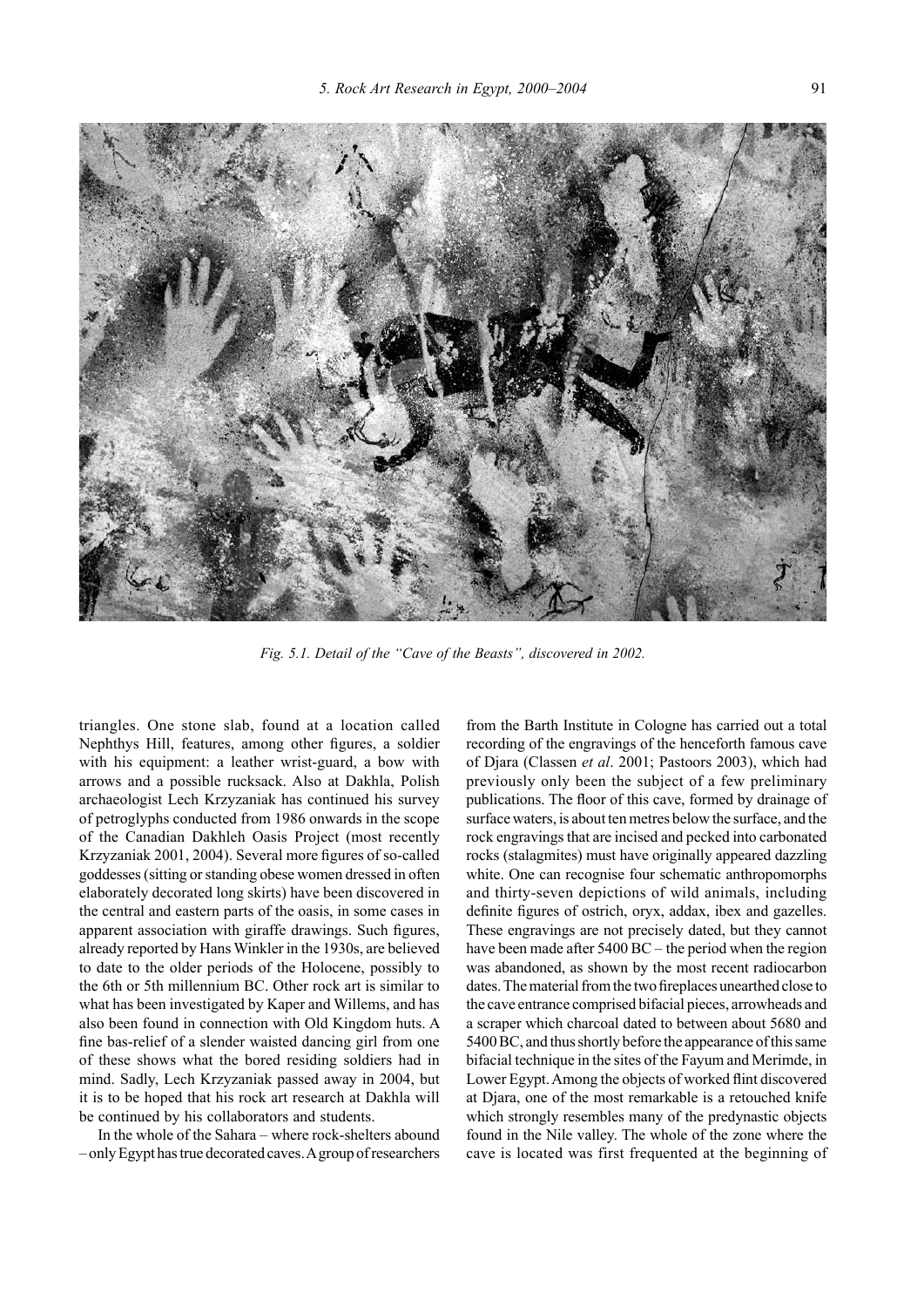

*Fig. 5.2. Stone slab with the depiction of a soldier and his gear from Nephthys Hill, Dakhla Oasis (after Kaper and Willems 2002).*

the Holocene (around 7700–6700 BC) by epipalaeolithic hunters who left some of their weapons there. After 6400 BC, the region seems to have been far more densely populated by nomads who settled there a little longer (in view of the grindstones and pestles which must have been used to grind wild cereals) and occupation of the site was even more intensive after 5800 BC. Contacts with the Nile valley, which can be perceived through technical characteristics of tools, have been confirmed by the discovery of the shells of a big bivalve mollusc which can only have come from the river: *Aspatharia rubens*. The faunal remains discovered in excavations echo the rock imagery: it has been possible to identify two antelopes (*Oryx gazella dammah, Addax nasomaculatus*) and three species of gazelle (*Gazella dorcas, G. dama, G. leptoceros*), as well as the ostrich. Only the caracal, present in this faunal assemblage, and which the

hunters of Djara therefore exploited, was not depicted on the cave's walls. Finally, around 5400 BC, the increasing aridity led the people who were still leading a nomadic life in the Djara area to withdraw towards more clement regions.

Another remarkable cave in the Libyan desert is that of the Wadi el-Obeydh, excavated by Barbara Barich (Barich 1998, 2001), which comprises an ancient series of feline prints engraved in the wall, as well as 21 hand stencils (Campbell 2005, fig. 9). It has been visited by Alec Campbell (ibid.), who presents two unpublished images to add to the series of fine engravings which are the most recent here: antelopes, goats, and a giraffe that was later transformed into a bovid (ibid., fig. 4 b–f). A series of lines in this cave, which had been interpreted as a schematic boat by Barich (1998, 2001) has been reinterpreted – even less convincingly – as a metaphor of rain (Campbell 2005, fig. 7 and p. 141),and some vague comparisons with South African data have led to a supposition that rain rituals were performed in this place. In the course of making his argument, Campbell presents the (not very faithful) recording of an engraving at Jebel el-'Uweynât which he interprets as the image of a rowing boat (ibid., fig. 10). But he would have done better to publish its photograph, because when one reads it with the right orientation, it becomes clear that this engraving actually depicts a quadruped of a type that is common in the region!

Deborah Darnell has reported the existence of a third decorated cave, the "Cave of the Hands", discovered between the Nile and Kharga, in which there are a few positive hands, and a greater number of negatives (Darnell 2002). After having remarked that no cave with negative hands had ever been found so close to the Nile, Darnell reckons in her preliminary study that the context of these hands implies that they cannot be more recent than Naqada II (about 3650 to 3360 BC). Although those which have long been known at the Wâdi Sora have curiously escaped her bibliographic analyses, she concludes that "the motif of negative hands in the Cave of the Hands is one of the most remarkable and strongest proofs of the existence of connections between the ancient Egyptians and the Sahara/ the African interior" (ibid.: 161). Since the hundreds of hand stencils in the great new shelter of the Wâdi Sora were not discovered until May 2002 by the Foggini-Mestekawi expedition, and as those of Jebel el-'Uweynât were only found in November 2003, Darnell could not take these elements into account. The appearance of these new points on the map of the Libyan desert henceforth makes the latter a region of exceptional density of figures of this type on the Saharan scale, and strengthens Darnell's claim, at least regarding relations between this desert and the Nile.

Some of the remarkable discoveries of the Theban Desert Road Survey, conducted by John and Deborah Darnell of Yale University since 1992, have now been published more exhaustively (Darnell 2002a, 2002b). Within the Theban Desert area, immediately north-west of Luxor, a wealth of rock inscriptions, as well as an impressive array of early to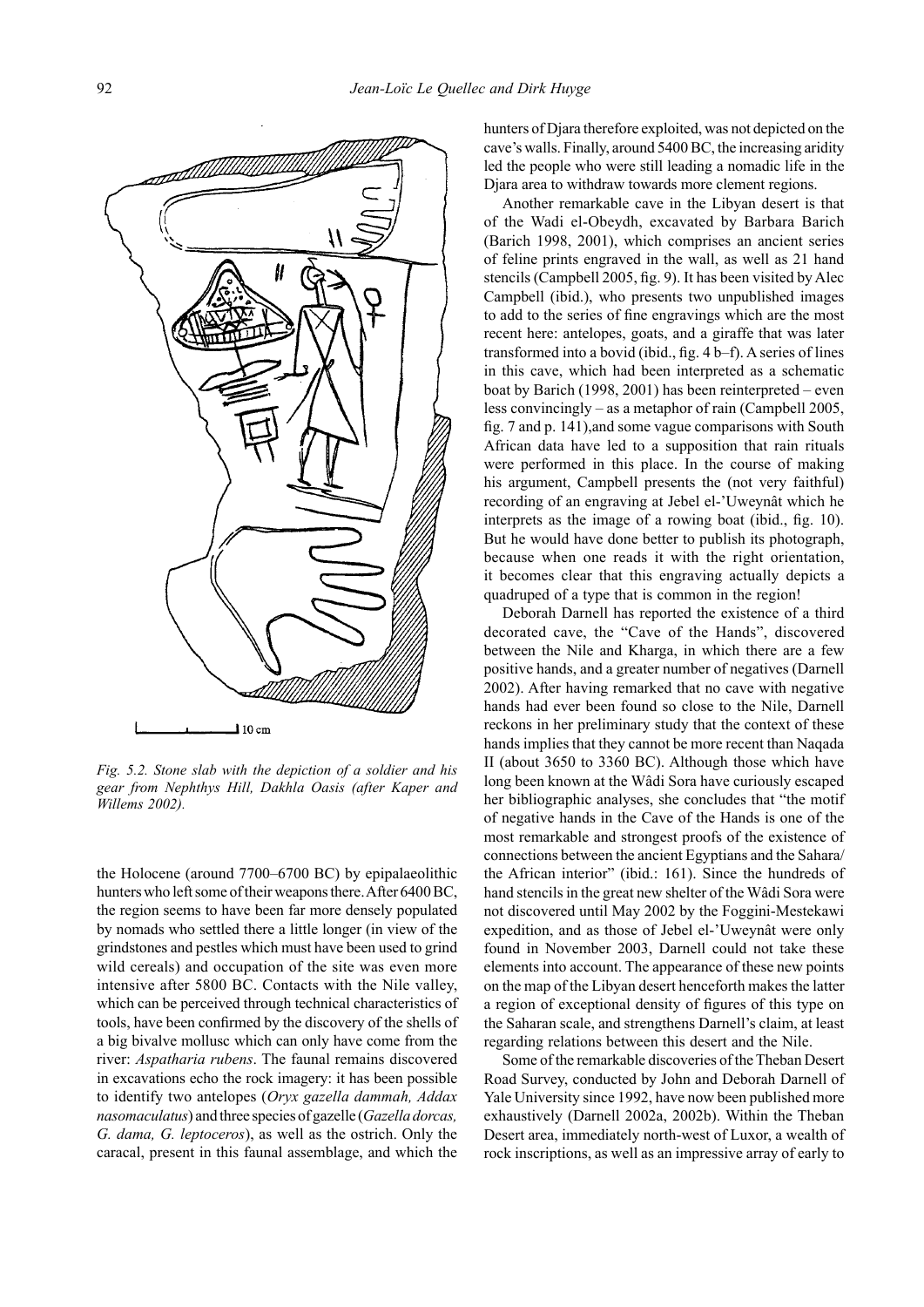

*Fig. 5.3. The Gebel Tjauti tableau in the Theban Desert, probably a record of a military expedition from about 3200 BC (after Darnell 2002a).*

terminal Predynastic rock art, have been recorded, including depictions of boats, various animals and superbly detailed human figures. Much of this rock art is closely linked to ancient caravan routes short-cutting the Qena Bend of the Nile and/or leading from the Nile Valley to the oases of the Western Desert. Some of the panels studied may provide important historical information regarding the period of early state formation in Egypt. One of these, the already famous and much-discussed Gebel Tjauti tableau, dates to about 3200 BC and possibly commemorates a military operation carried out by a ruler from Abydos, either King Scorpion or King Elephant, in the early part of the Naqada III period (see also Kahl 2003; Hendrickx and Friedman 2003). Rock art with a possible similar political-ideological connotation has also been reported from elsewhere in Egypt (for instance, Regulski 2002).

The most recent discovery is that of the "extremely

ancient" engravings of Abu Tanqurah Bahari, in the region of el-Hosh, which are very different from the usual predynastic images. According to Dirk Huyge, their discoverer, they could be "*late Palaeolithic or early Neolithic*" (Huyge 2005: 246–247, and fig. 13), but their study has just begun.

The book by Toby Wilkinson (2003) on the Genesis of the Pharaohs is presented as follows on its jacket: "*The ancestors of the pyramid-builders were not village-dwelling farmers, but wandering cattle-herders, and pharaonic civilization was forged in a remote region, now one of the most forbidding places on earth. These are the startling conclusions of Egyptologist Toby Wilkinson, based on his own discoveries in the heart of the Eastern Desert, between the Nile Valley and the Red Sea. Here, the pharaohs' distant ancestors left a stunning legacy that remained hidden for 6000 years: hundreds of intricate rock carvings that tell*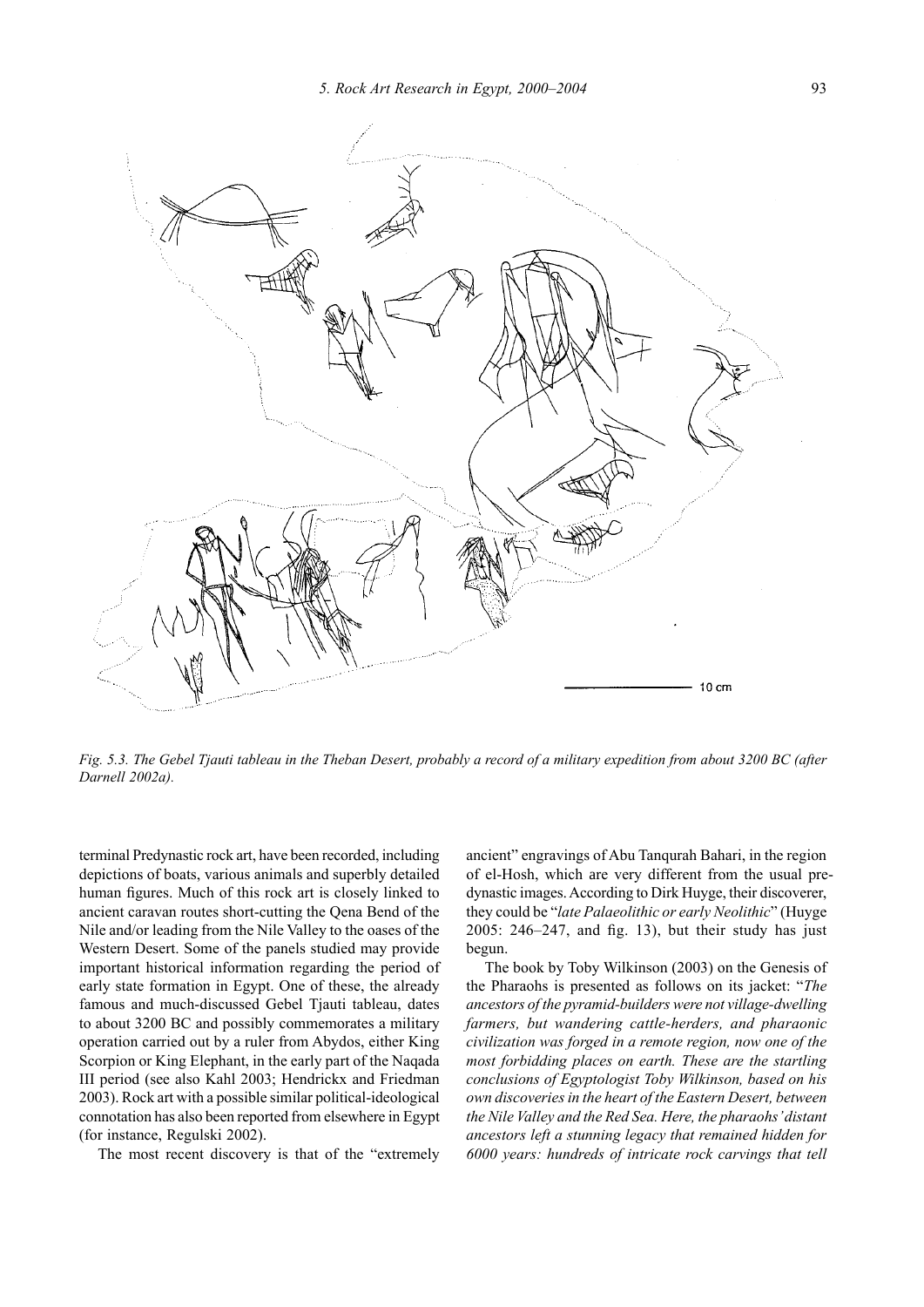*us about their lifestyle and their deepest beliefs.* […] Genesis of the Pharaohs *traces the discovery of these ancient records, dates them, and identifies the artists who made them.*" After reading such a presentation, any normal lover of Saharan rock art will not rest until they have procured this book and devoured it. Alas! They will be extremely disappointed. Because the "*dramatic new discoveries*" of which the author boasts were, for the most part, reported in the books published by Winkler in 1937 and 1938, by Resch in 1963 and 1967, and by Fuchs in 1989 and 1991 (and more recently by Rohl in 2000, and Morrow and Morrow in 2002). Only nineteen unpublished rock engravings are used by Wilkinson, and they in no way add to the knowledge acquired beforehand. So what is there in this book? A first chapter is devoted to the pioneers of predynastic archaeology, with quite a long treatment of the biography of Hans Winkler who, curiously, is presented as both a victim of the Nazis and a propagator of the myth of "Aryan" supremacy. According to Wilkinson, Winkler only had a single idea in his head: to prove that the miracle of ancient Egypt resulted from an invasion of "Aryans": which seems a serious misunderstanding, since Winkler does not use this term in his publications. Wilkinson stresses the fact that Winkler's field notebooks "*are full of sketches – not of the fantastic boats and hunting scenes he discovered, but of later Bedouin, Coptic and Arab signs. These fascinated Winkler, and not only because he had a detailed knowledge of Egyptian folk culture. The signs which he took greatest pains to copy were those which resembled the swastika…*" (Wilkinson 2003: 21). But one only needs to glance at the excellent inventory of Winkler's unpublished documents, produced by Pavel Červíček in 1986 (and of which Wilkinson is aware), to see that this is completely wrong. Winkler recorded everything he saw….of the 508 figures in Červíček's catalogue, there is a single swastika! So it would seem that before levelling such a serious accusation as that of crypto-Nazism at Winkler, one really ought to have a rather more substantial dossier. This first chapter then obligingly dwells at length on the supposed "discoveries" by Toby Wilkinson who, in fact, mostly revisited the sites actually discovered by Winkler (even rediscovering the chalk marks left by him on the engravings – cf. p. 45)… one can then understand that Wilkinson's constant efforts to discredit his predecessor so unjustly proceeds from a strategy of presenting himself to advantage. Modesty clearly not being his most conspicuous quality, he presents us with his own (rare) discoveries in the most eulogistic terms. Thus a vague graffito made up of several linked meanders receives thirteen lines of comments which suggest that this could be "the world's oldest map" (Wilkinson 2003: 50–51; and this "idea" has, moreover, been taken from Cherry 2000, without acknowledgement!). The second chapter is devoted to the dating of rock art. Nothing new here either: the author makes comparisons with the decoration on predynastic pottery, like everyone, and for this he uses the same (extremely well-known)

documents as his predecessors (the fresco in tomb 101 at Hierakonpolis, the cup in the Golenischeff collection in Moscow Museum, the vases in tombs U-329, U-279 and U-502 at Abydos…), without ever mentioning that this work had already been done before him. And he would like us to believe (ibid.: 74–75) that the idea for these comparisons came to him from a "*flash of inspiration*" (ibid.: 74) which struck him when he noticed a (well known) vase of Naqada I kept in Cairo Museum, and "*overlooked by generations of scholars and visitors*"! Not to mince words, the author has really got some nerve to do this. Nerve is in fact too weak a word, because where the Abydos vases are concerned, which Wilkinson discusses for three pages, he can only have obtained his information from their publication by G. Dreyer in 1998… which is not cited in either the text or the bibliography! The following chapter is entitled: "Hunters and Herders. Unmasking the artists". Here it is repeated that Winkler "*in a language redolent of the Nazi ideology*" (ibid.: 84) thought that the engraved boats he had discovered were of Mesopotamian origin. Once again, Winkler is accused of Nazism simply because he supported the idea of oriental influences from hypothetical "*Eastern Invaders*" of Egypt. So much insistence on disparaging and defaming Winkler (without whom the author would never have taken an interest in his subject) is more than tiresome. The fourth chapter starts on p. 113, and one is still waiting for the "*dramatic new discoveries*" trumpeted on the book's cover. Instead, here, the author put forward the idea of a predynastic Egyptian shamanism. But first he placidly presents a piece of unforgivable stupidity: "*it is scarcely surprising*", he writes on p. 119, "*that large-scale sculpture is unknown in early Predynastic times; it only became feasible with the widespread adoption of metal tools some centuries later.*" Then, doubtless drawing his information from some personal revelation, Wilkinson tells us that in predynastic villages "*great reverence was also reserved for the shamans: men – and quite possibly women as well – who possessed the ability to make contact with the spirit world. At births and deaths, at important festivals and moments of crisis for the village, these spiritual figures could enter trance-like states, to commune with the supernatural forces that controlled the lives of ordinary people*" (ibid.: 121–122). The only point of this claim (with no supporting arguments) is to open the way for a shamanic interpretation of predynastic engraved art, introduced in chapter five: "*At many rock art sites, scenes seem to reflect the trance-like dreams of shamans. As far as the petroglyphs of Egypt's Eastern Desert are concerned, this shamanistic interpretation is particularly attractive when considering Site 26 in the Wadi Abu Wasil. At one place, a prominent flat rock that is literally covered in images, the human figures are shown with strange braided hair, sticking up on end like the teeth of a comb. It is tempting to think that they represent shamans during the trance, or altered state of consciousness, that allowed practitioners to make temporary contact with the sacred*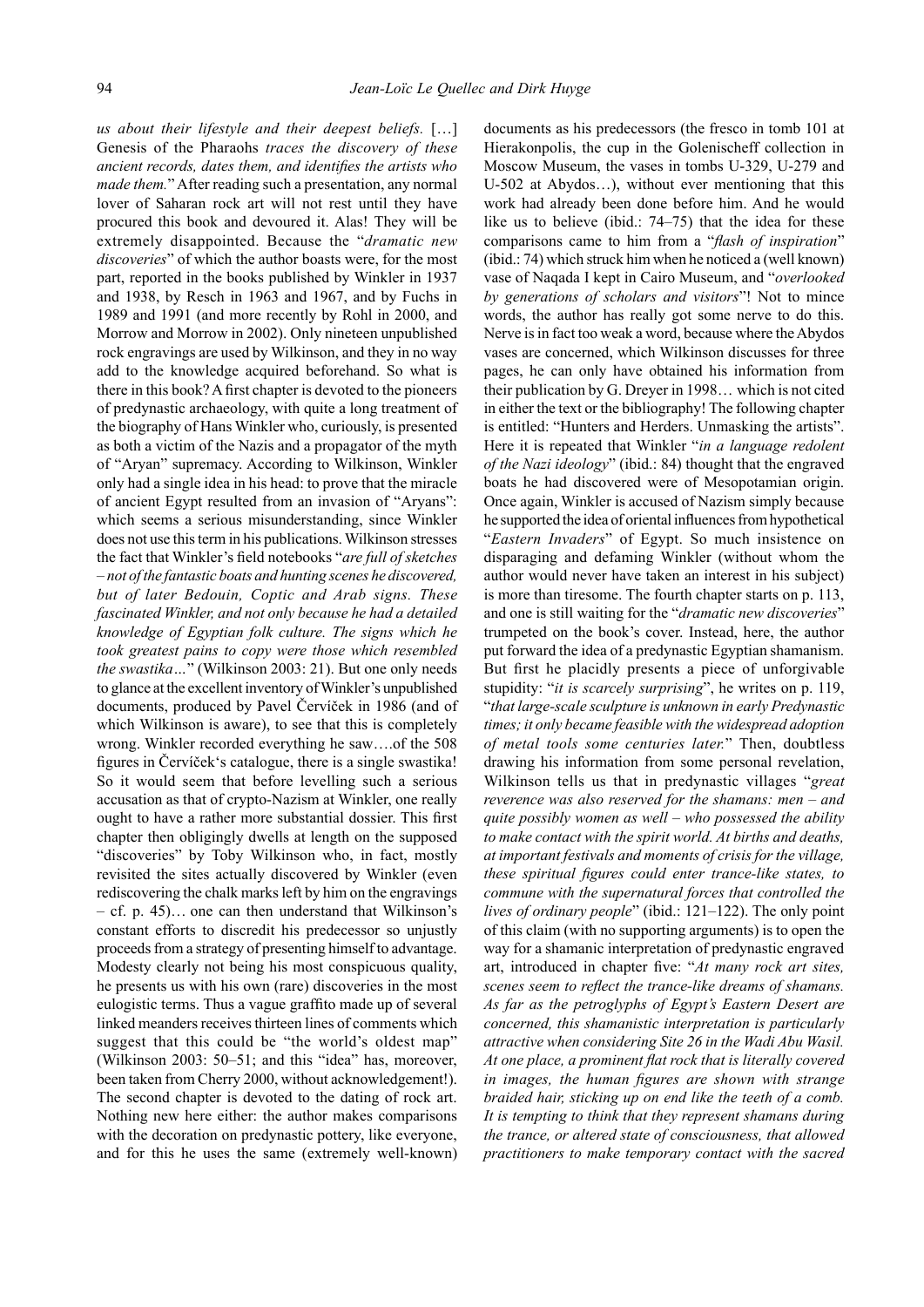*realm*" (ibid.: 137–138). Hence, faced with a rock "*literally covered in images*", the author can find no better method than to isolate a single human figure, and to forget its context, in order to concentrate only on its hairstyle, in order to conclude that there is a shamanic connotation for all of the engraved art of the Eastern Desert! This really shows the utmost scorn for all the contributions of the past ten years, in terms of reading predynastic graphic arts (on which see Midant-Reynes 2003: 309–345; and, for rock art specifically, Huyge 2002). But it is true that the whole book rolls along amid a general ignorance of fundamental research, such as, for example, that carried out in the Fayum or Nubia. The book ends with a chapter with a bombastic title: "*Cradle of Civilization. Re-thinking Ancient Egyptian Origins*." As if there were any further need, this title would suffice to prove that the author does not have the means of his pretensions, and that he is merely taking a new look at old ideas, which is doubtless an excellent way of producing a bestseller and getting on television, but he could at least have dispensed with letting his public believe that archaeologists are still seeking the "cradle of civilisation" in Egypt!

## *References*

- Barich, B. E. 1998. The Waadi el-Obeiyd Cave, Farafra Oasis: A new pictorial complex in the Libyan-Egyptian Sahara*. Libya Antiqua*, 4: 9–19.
- Barich, B. E. 2001. Before the pharaohs: an examination of the prehistoric roots of the Dynastic state. In Casini, M. (ed.) *One Hundred Years in Egypt. Paths of Italian Archaeology*. Ambasciata d'Italia/Istituto Italiano di Cultura: Cairo, pp. 23–33.
- Berger, F. and U. Berger 2003. New rock art sites in SE Libya*. Sahara*, 14: 132–135.
- Berger, F. and T. El-Mahdy 2003. Report on a journey to the Northern part of Gilf Kebir, SW Egypt, February/March 2001*. Les Cahiers de l'AARS*, 8: 19–22.
- Bergmann, C. 2001. *Der Letste Beduine. Meine Karawanen zu den Geheimnissen der Wüste.* Hamburg: Reinbeck,
- Campbell, A. C. 2005. The cave above Wadi el-Obeiyd (Farafra, Egypt)*. Sahara*, 16: 138–142.
- Cherry, P. 2000. The world's oldest maps? A preliminary study of the abstract rock-art lines. In Rohl, D. (ed.) *The Followers of Horus. Eastern Desert Survey Report 1*. Institute for the Study of Interdisciplinary Sciences: Abingdon, pp. 166–8.
- Classen, E., K. Kinderman, A. Pastoors and H. Rimer 2001. Djara 90/1. Felsbildhöle und Fundplatz eines Holozänen Gunbstraums der Nordost-Sahara (Ägypten)*.Archäeologisches Korrespondenzblatt*, 31: 349–364.
- Colin, F. and Labrique, F. 2001. Recherches archéologiques dans l'Oasis de Bahariya (1997–2000). *Dialogues d'Histoire Ancienne* 27/1: 159–92.
- Darnell, D. 2002. Gravel of the Desert and Broken Pots in the Road: Ceramic Evidence from the Routes between the Nile and Kharga Oasis. *In:* R. Friedman (ed.), *Egypt and Nubia. Gifts of the Desert*. (pp. 156–177). London: The British Museum Press.
- Darnell, J. C. 2002a. Opening the narrow doors of the Theban

Desert: discoveries of the Theban Desert Road Survey. In Friedman, R. (ed.) *Egypt and Nubia: Gifts of the Desert*. British Museum Press: London, pp. 132–155.

- Darnell, J. C. 2002b. *Theban Desert Road Survey in the Egyptian Western Desert I: Gebel Tjauti Rock Inscriptions 1–45 and Wadi el-Hôl Rock Inscriptions 1–45*. Oriental Institute Publication 119. The Oriental Institute: Chicago.
- Hendrickx, S. and Friedman, R. 2003. Gebel Tjauti Rock Inscription 1 and the relationship between Abydos and Hierakonpolis during the early Naqada III period. *Göttinger Miszellen* 196: 95–109.
- Huyge, D. 2002. Cosmology, ideology and personal religious practice in ancient Egyptian rock art. In Friedman, R. (ed.) *Egypt and Nubia: Gifts of the Desert*. British Museum Press: London, pp. 192–206.
- Huyge, D. 2005. The Fish Hunters of El-Hosh: Rock-Art Research and Archaeological Investigations in Upper Egypt*. Bulletin des Séances de l'Académie Royale des Sciences d'Outre-Mer*, 51 (3): 231–249.
- Kahl, J. 2003. Das Schlagen des Feindes von Hu: Gebel Tjauti Felsinschrift 1. *Göttinger Miszellen* 192: 47–54.
- Kaper, O. E. and Willems, H. 2002. Policing the desert: Old Kingdom activity around the Dakhleh Oasis. In Friedman, R. (ed.) *Egypt and Nubia: Gifts of the Desert*. British Museum Press: London, pp. 79–94.
- Krzyzaniak, L. 2001. Dakhleh Oasis: research on petroglyphs, 2000. *Polish Archaeology in the Mediterranean* 12: 249– 257.
- Krzyzaniak, L. 2004. Dakhleh Oasis: research on petroglyphs, 2003. *Polish Archaeology in the Mediterranean* 15: 181– 189.
- Kuper, R. 2001. By Donkey Train to Kufra? How Mr. Meri went west*. Antiquity*, 75: 801–802.
- Kuper, R. 2002. Routes and Roots in Egypt's Western Desert: The Early Holocene Resettlement of the Eastern Sahara. *In:*  R. Friedman (ed.), *Egypt and Nubia. Gifts of the Desert*. (pp. 1–12). London: British Museum Press.
- Kuper, R.2003. Les marches occidentales de l'Égypte: dernières nouvelles*. Bulletin de la Société Française d'Égyptologie*, 158: 12–34.
- Kuper, R. and F. Förster 2003. Khufu's "mefat" expeditions into the Libyan Desert*. Egyptian Archaeology*, 23: 25–28.
- Le Quellec, J.-L. 2005. Un nouvelle approche des rapports Nil-Sahara d'après l'art rupestre*. ArchéoNil*, 15: 67–74.
- Le Quellec, J-L, De Flers, P. and De Flers, P. 2005. *Du Sahara au Nil. Peintures et gravures d'avant les Pharaons. Préface de Nicolas Grimal.* Paris: Soleb / Collège de France / Fayard, (Études d'Égytpologie.
- Linstädter, J. and S. Kröpelin 2004. "Wadi Bakht revisited: Holocene climate change and prehistoric occupation in the Gilf Kebir region of the Eastern Sahara, SW Egypt*.*" *Geoarchaeology*, 19: 753–778.
- Menardi Noguera, A., P. Carmignoto, S. Laberio Minozzi, F. Romanzi, G. Schirato, M. Soffiantini and T. Tormena 2005. New rock art sites in the southwestern sector of Jebel Uweinat (Libya)*. Sahara*, 16: 107–.
- Midant-Reynes, B. 2003. *Aux origines de l'Égypte. Du Néolithique à l'émergence de l'État.* Paris: Fayard.
- Morrow, M. and Morrow, M. (eds) 2002. *Desert RATS. Rock Art Topographical Survey in Egypt's Eastern Desert. Site Catalogue*. Bloomsbury Summer School, University College: London.